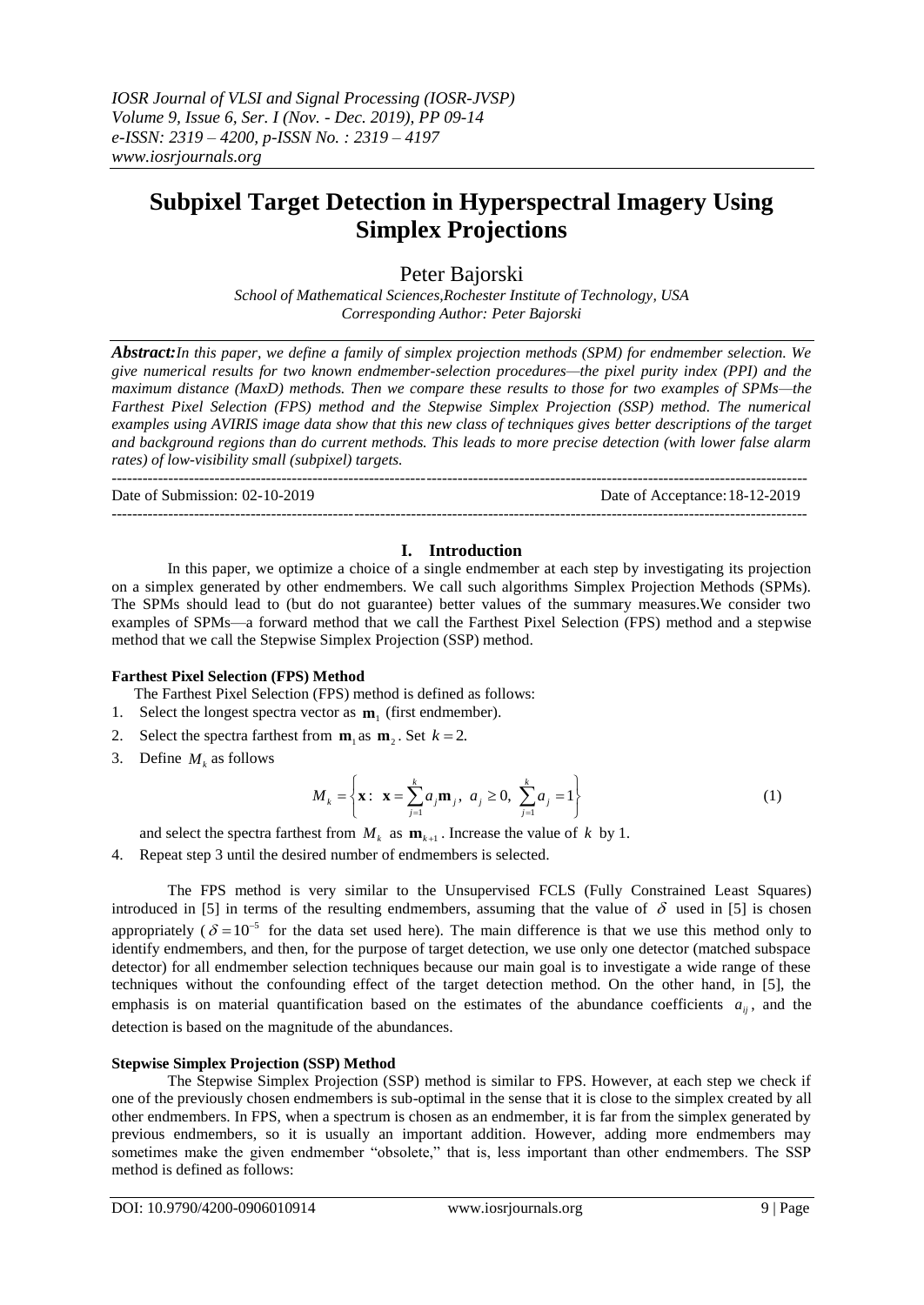- 1. Select the longest spectra vector as  $\mathbf{m}_1$  (first endmember).
- 2. Select the spectra farthest from  $\mathbf{m}_1$  as  $\mathbf{m}_2$ . Set  $k = 2$ .
- 3. Define  $M_k$  according to (1), and select the spectra farthest from  $M_k$  as  $\mathbf{m}_{k+1}$ . This results in  $M_{k+1}$ generated by  $(k+1)$  endmembers.
- 4. For each of the  $(k+1)$  endmembers generating  $M_{k+1}$ , calculate its distance  $d_j$ ,  $j = 1, ..., (k+1)$  to the simplex generated by the remaining  $k$  endmembers. The distance  $d_{k+1}$  was already calculated in the previous step.
- 5. If  $\min\{d_j : 1 \le j \le k\} \ge d_{k+1}$ , increase the value of k by 1, and continue with Step 3 using the endmembers identified so far. Otherwise (when  $\min\{d_j : 1 \le j \le k\} < d_{k+1}$ ), eliminate the endmember with the smallest distance  $d_i$ , and continue with Step 3 using the remaining endmembers.
- 6. Repeat Steps 3 to 5 until the desired number of endmembers is selected.

The SSP method is not sequential because some of the previously chosen endmembers can be eliminated in Step 5.

## **Spatial Patterns**

In addition to the histograms used so far, one could also investigate spatial relationships in the adjusted distances. We plotted 100 by 100 pixel images (not shown here) of the adjusted distances (often called RMSE images; for examples, see [8]). A desired pattern in such plots is randomness as opposed to observing some spatial patterns. All plots were confirming that a number of endmembers as small as 10 or 20 is not sufficient to eliminate strong spatial patterns. Even when 50 endmembers were used, some spatial patterns in adjusted distances were still left in the image.

## **II. Summary Measures for Simplexes**

In order to investigate how our approximation depends on the number of endmembers and the method to generate the endmembers, it is convenient to consider summary measures of the approximation errors. We discuss and investigate the following four summary measures:

- Mean Distance (MD)
- Root Mean Squared Distance (RMSD)
- Maximum
- Percentile.

## **Mean Distance (MD)**

The Mean Distance (MD) is defined as the average of adjusted distances, that is,

$$
MD\{M\} = \frac{1}{n}\sum_{i=1}^{n} d_{adj}\left(\mathbf{x}_{i}, \mathbf{x}_{iM}\right)
$$

where  $\mathbf{x}_{iM}$  is a projection of  $\mathbf{x}_i$  onto the simplex M, as defined previously. Figure 1 shows that the two simplex projection methods are not much different as measured by MD, and they both are performing better than the two remaining methods. A disadvantage of MD as a measure of the approximation errors is that it may be insensitive to a relatively small fraction of spectra with large approximation errors. In subpixel target detection, we are often interested in a relatively small number of pixels (that contain the target), and we want to make sure that a significant majority of pixel spectra (or, even better, all of them) are well approximated. To address this issue, we introduce another measure in the next subsection.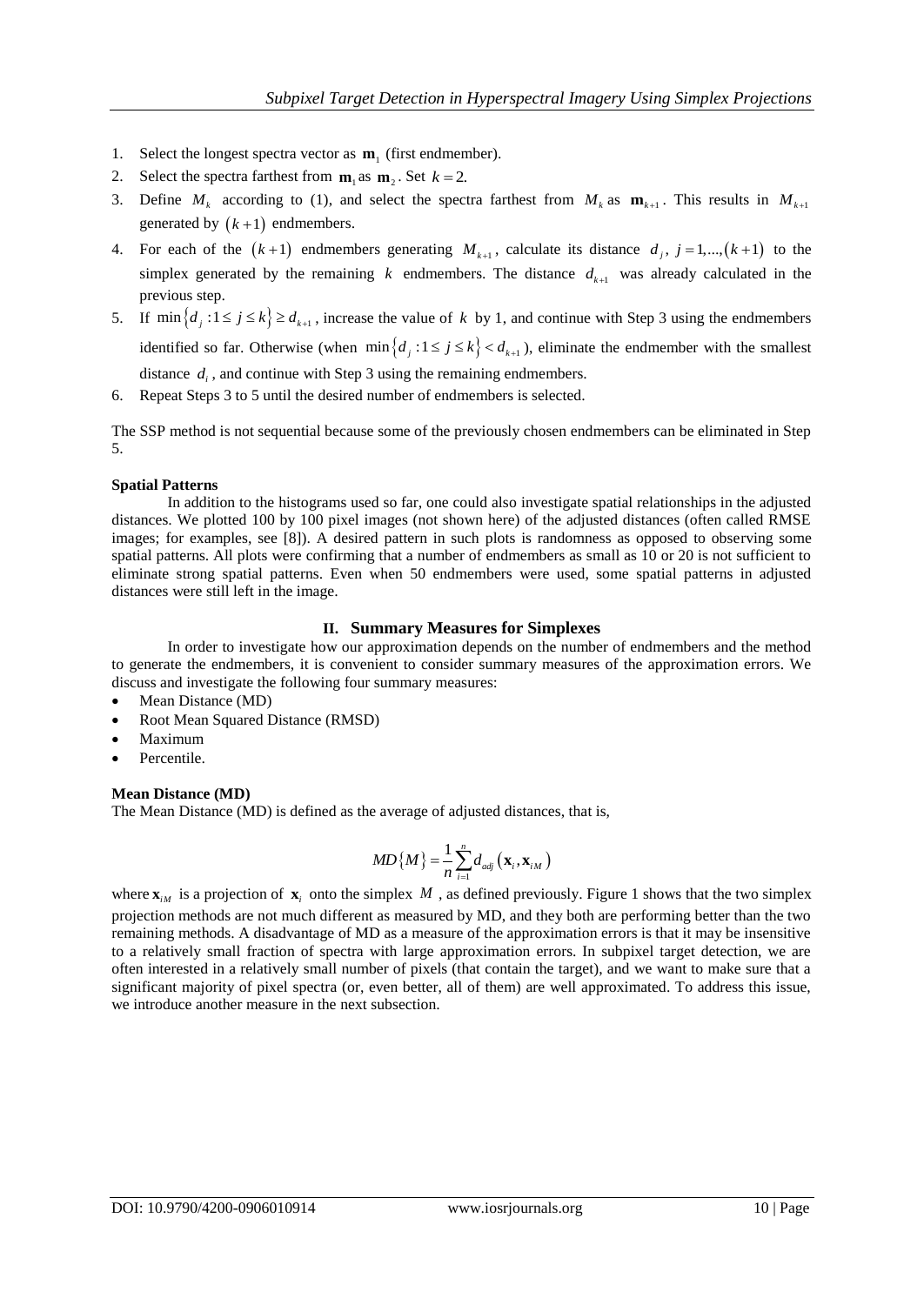**Fig. 1.** Mean Distance (MD) as a function of the number (ranging from 4 to 50) of endmembers in the MaxD (solid line), PPI (dotted line), FPS (dotted-dashed line), and SSP (dashed line) simplexes.



#### **The Root Mean Squared Distance (RMSD)**

The RMSD is defined as

$$
RMSD\left\{M\right\} = \sqrt{\frac{1}{n} \sum_{i=1}^{n} \Bigl[ d_{adj} \left( \mathbf{x}_{i}, \mathbf{x}_{iM} \right) \Bigr]^2}
$$

The RMSD is more sensitive than MD to large distances because the distances are squared. However, when only a small fraction of pixels has larger distances, this sensitivity may not have a significant impact on RMSD. This turns out to be the case for our numerical example, and a plot of RMSD for all four methods is very similar to Figure 1 and is not shown here.

**Fig. 2.**The Root Mean Squared Distance (RMSD) as a function of the number (ranging from 4 to 50) of endmembers in the MaxD (solid line), PPI (dotted line), FPS (dotted-dashed line), and SSP (dashed line) simplexes.



Figure 2 shows the relationships among the four endmember selection methods almost identical to those revealed by MD in Figure 1.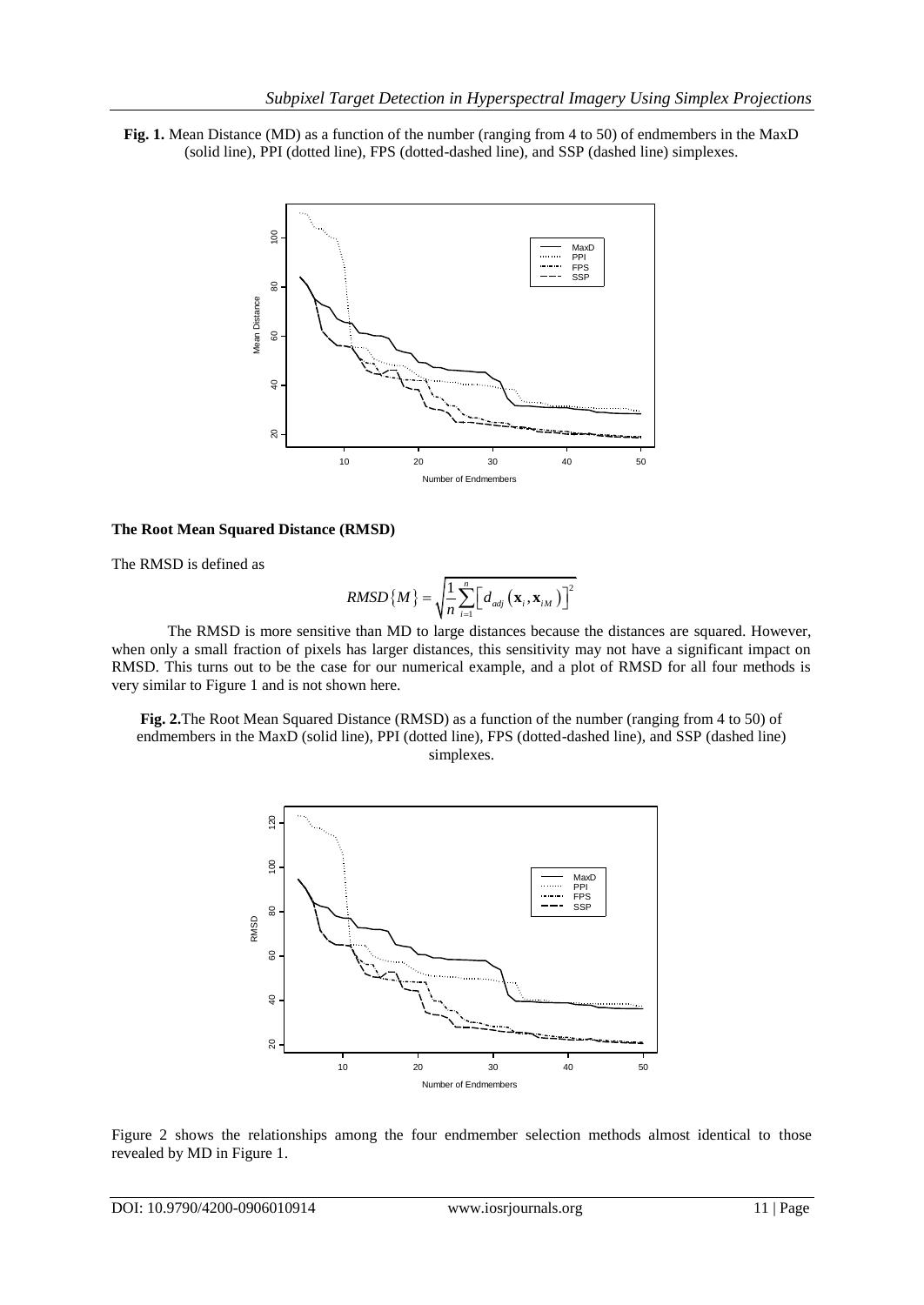## **Maximum Distance**

Both previous measures are based on averaging over the whole set of the image pixels. Since even small images usually have at least 10,000 pixels, the impact of a small fraction of pixels may be unnoticed when those measures are used. This is why it might be informative to use the maximum of the adjusted distances, that is,

$$
\max\left\{d_{\text{adj}}\left(\mathbf{x}_{i}, \mathbf{x}_{iM}\right): 1 \leq i \leq k\right\}
$$

**Fig. 3.**The maximum adjusted distance as a function of the number (ranging from 4 to 50) of endmembers in the MaxD (solid line), PPI (dotted line), FPS (dotted-dashed line), and SSP (dashed line) simplexes.



Figure 3 shows the relationship among the four methods to be somewhat similar to that shown in Figures 1 and 2. One difference is that the PPI performs even worse when the maximum distance measure is used. The maximum adjusted distance may seem to be sensitive to the presence of outliers. As with any data, extreme outliers should be investigated. If they are a result of an error, then they can be removed. However, in practice, it is often difficult or impractical to make a decision about removing an outlier. An extreme outlier would most likely be identified as one of the endmembers. In that case, the adjusted distance of the outlying spectra to the endmember simplex would be zero, which would not interfere with any of the simplex measures defined here. Another issue is the impact of the outlier identified as an endmember on the target detection performance, which is discussed in the section on target detection.

The maximum adjusted distance used as a measure of approximation takes into account only the most extreme spectrum. One could argue that we are not very much concerned about a single spectrum in the whole image. To overcome this difficulty, we introduce one more measure in the next subsection.

## **Percentile (Quantile)**

When we are concerned about a very small fraction of the image pixels, we can use a high percentile, for example, the 99.9 percentile of adjusted distances. This gives an adjusted distance such that only 0.1 percent of the image spectra (in our AVIRIS image, this means 10 spectra) are even farther from the endmember simplex. Figure 4 shows the relationship among the four methods to be very similar to that shown in Figure 3.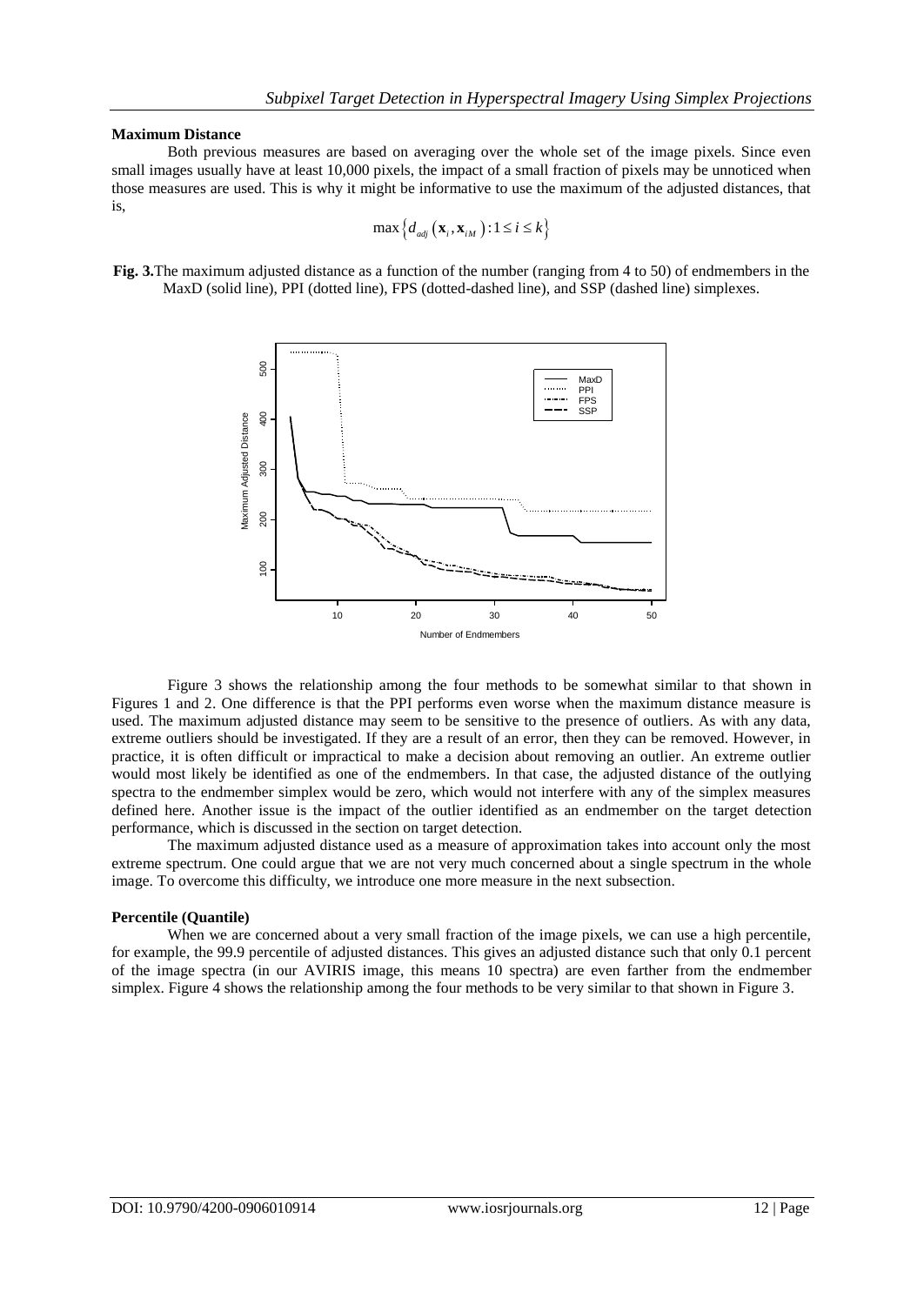



## **III. Conclusions on Summary Measures**

For the AVIRIS data set used here, all four summary measures show similar relationships among the investigated endmember selection techniques. This strengthens the final conclusions about these relationships. We advocate using at least three of these summary measures in practice. The RMSD should be used to assess overall "goodness-of-fit" (with some penalty for very large approximation errors). The maximum distance and a high percentile should be used to evaluate whether the endmembers give a good approximation for all (or almost all) pixels.

## **IV. Non-native Endmembers**

So far, we have used only the native endmember selection techniques, that is, techniques that select the endmembers from among the image spectra. One could also consider non-native endmembers, that is, pdimensional vectors that are usually outside of the convex hull generated by the image spectra. Examples of methods generating non-native endmembers are the Minimum Volume Transforms (constructing the minimum volume simplex enclosing the data cloud) introduced in [13] and the Iterated Constrained Endmembers (ICE) introduced in [14]. The evaluation methods and summary metrics presented in previous sections can still be used for non-native sets of endmembers (or simplexes). However, they would need to be supplemented by metrics describing how "tightly" they enclose the data cloud. The non-native simplexes are likely to produce very small approximation errors (or even a perfect approximation with zero errors). However, the trade-off may be to include the regions in the *p* -dimensional space that are unlikely to represent real spectra or spectra of material actually present in an image. The Iterated Constrained Endmembers (ICE) method attempts to keep a balance between the endmember simplex that is large enough, but not too large. It is somewhat similar to a balance between a good fit to the data (small approximation errors) and an overfit (unrealistically small errors). The nonnative endmembers are not investigated in this paper. However, in the next section, we suggest that non-native endmembers may help in resolving some of the issues encountered with the native endmembers.

## **V. Overall Conclusions and Future Work**

There is a prevailing perception in the current literature that a relatively small set of endmembers (from 5 to 10) can be used to describe an image through a linear mixing model. Our numerical results indicate that the resulting approximation may not be sufficient for many applications. We observe significant differences between the observed spectra and the modeled spectra (convex linear combinations of endmembers), even for as many as 20 or 40 endmembers (depending on the method used). In order to find endmembers that more closely estimate the image spectra, we introduce a family of simplex projection methods and investigate two examples from that family (FPS and SSP methods). Both simplex projection methods show promising performance, but still a relatively large number of endmembers is needed to obtain reasonably good approximations of all image pixels.